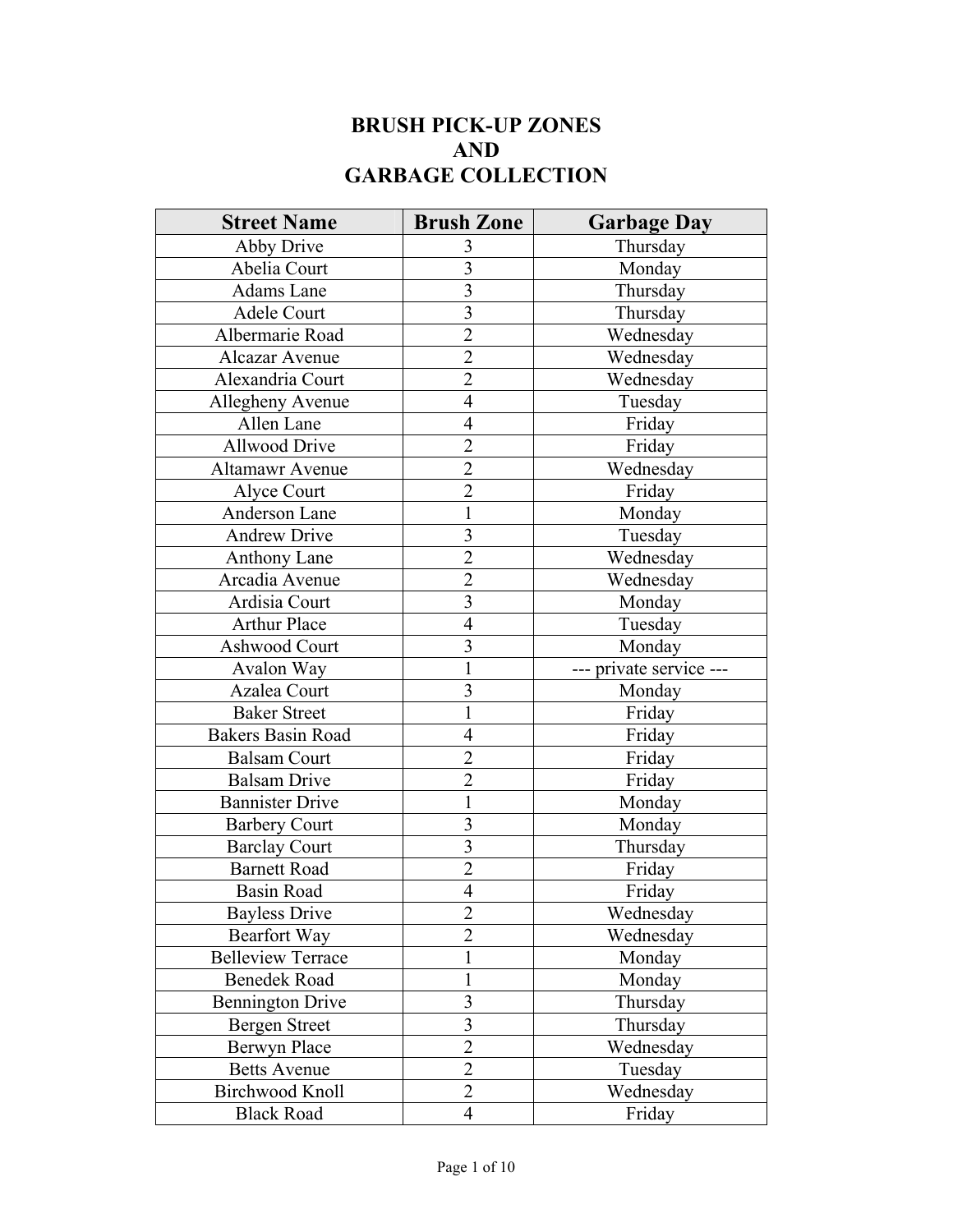| <b>Blackwell Road</b>      |                         | Monday                  |
|----------------------------|-------------------------|-------------------------|
| <b>Bonnie Court</b>        | $\overline{2}$          | Tuesday                 |
| <b>Branchwood Court</b>    | 1                       | Monday                  |
| <b>Brandon Road</b>        | $\overline{3}$          | Thursday                |
| <b>Brearley Avenue</b>     | $\overline{2}$          | Wednesday               |
| <b>Breckenridge Place</b>  | $\overline{4}$          | Tuesday                 |
| <b>Brentwood Lane</b>      | 1                       | Monday                  |
| <b>Bridle Path</b>         | $\overline{3}$          | Thursday                |
| <b>Bromley Court</b>       | $\overline{3}$          | Thursday                |
| <b>Brookdale</b>           | $\overline{3}$          | Monday                  |
| <b>Brunswick Avenue</b>    | $\overline{4}$          | Tuesday                 |
| Brunswick Pike (1500-2761) | $\overline{4}$          | Tuesday                 |
| Brunswick Pike $(2761+)$   | $\overline{4}$          | Friday                  |
| <b>Buckingham Drive</b>    | 1                       | Monday                  |
| <b>Bunker Hill Avenue</b>  | $\overline{4}$          | Tuesday                 |
| <b>Bunker Hill Road</b>    | $\overline{2}$          | Wednesday               |
| <b>Burning Tree Lane</b>   | $\overline{2}$          | Thursday                |
| Cambridge Avenue           | $\overline{4}$          | Tuesday                 |
| Camelia Court              | $\overline{4}$          | Friday                  |
| Canal View Drive           | 1                       | Friday                  |
| Carla Way                  | 3                       | Thursday                |
| <b>Carnation Place</b>     | $\overline{4}$          | Friday                  |
| Carnegie Road              | $\overline{4}$          | Friday                  |
| Carr Avenue                | $\overline{4}$          | Tuesday                 |
| Carson Road                | 1                       | Monday                  |
| Carter Place               | $\overline{4}$          | Tuesday                 |
| Carter Road                | 1                       | Monday                  |
| Carver Place               | 3                       | --- private service --- |
| <b>Catbird Court</b>       | $\overline{3}$          | --- private service --- |
| Central Park               | $\overline{2}$          | --- private service --- |
| Charles Way                | $\overline{\mathbf{3}}$ | Thursday                |
| Chatsworth Court           |                         | Monday                  |
| Chelsea Court              | 1                       | Monday                  |
| Cherry Tree Lane           | $\overline{4}$          | Tuesday                 |
| Chopin Lane                | 3                       | Thursday                |
| Clementon Way              | $\overline{4}$          | Tuesday                 |
| Cliveden Court             | $\mathfrak{Z}$          | Thursday                |
| Coach Drive                | $\overline{3}$          | Thursday                |
| Cobblestone Way            | $\mathbf{1}$            | Friday                  |
| Colby Court                | $\overline{2}$          | Tuesday                 |
| Cold Soil Road             | $\mathbf{1}$            | Monday                  |
| Colonial Lake Drive        | $\overline{4}$          | Tuesday                 |
| Colonial Lake Park         | $\overline{4}$          | --- private service --- |
| Concord Avenue             | $\overline{\mathbf{3}}$ | Monday                  |
| Conrad Court               | $\overline{2}$          | Tuesday                 |
| Coolidge Avenue            | $\overline{4}$          | Tuesday                 |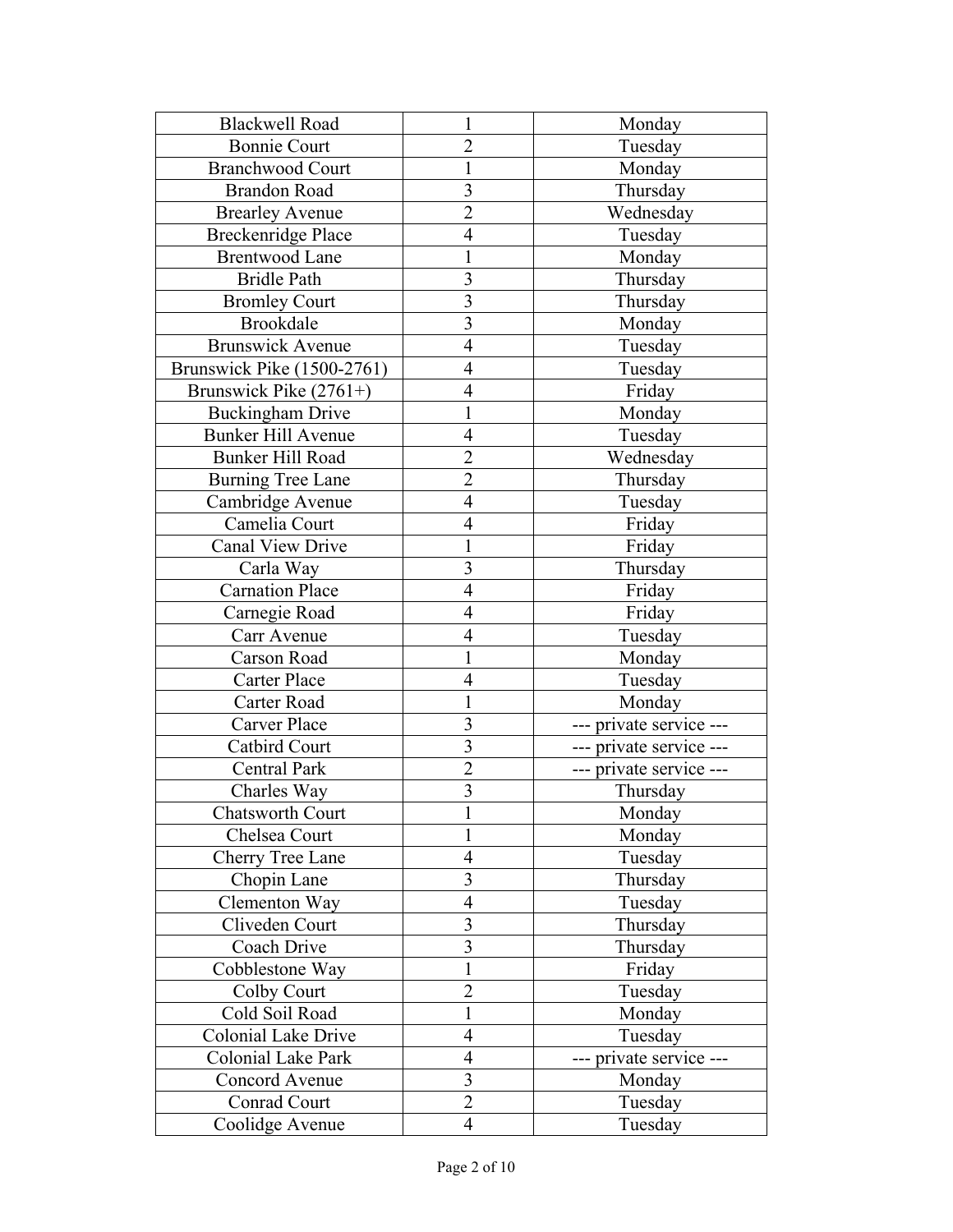| Copperfield Drive            | 4                       | Friday              |
|------------------------------|-------------------------|---------------------|
| <b>Coral Tree Court</b>      | $\overline{\mathbf{3}}$ | Monday              |
| Crabapple Lane               | $\overline{2}$          | Friday              |
| Craigie Avenue               | $\overline{2}$          | Wednesday           |
| Craven Lane                  | $\overline{\mathbf{3}}$ | Monday              |
| Cresthill Road               | $\overline{4}$          | Friday              |
| <b>Cypress Court</b>         | $\overline{3}$          | Monday              |
| Danielle Court               | 3                       | Thursday            |
| Darby Avenue                 | $\overline{2}$          | Wednesday           |
| Darrah Lane                  | $\overline{2}$          | Wednesday           |
| Dayna Lane                   | 3                       | Thursday            |
| Deer Run                     | 1                       | Monday              |
| Dennick Court                | 1                       | Monday              |
| Denow Road                   | 3                       | Thursday            |
| Devon Avenue                 | $\overline{2}$          | Wednesday           |
| Dickens Drive                | $\overline{4}$          | Friday              |
| Ditmars Avenue               | $\overline{4}$          | Tuesday             |
| Dix Lane                     | $\overline{3}$          | Monday              |
| Dogwood Drive                | $\overline{4}$          | Friday              |
| Donna Lynn Lane              | $\overline{2}$          | Wednesday           |
| Dorchester Court             | $\mathbf{1}$            | Monday              |
| Dorothea Terrace             | $\overline{2}$          | Wednesday           |
| Drewes Court                 | 1                       | Friday              |
| Drexel Avenue                | $\overline{c}$          | Wednesday           |
| Drift Avenue                 | $\overline{2}$          | Wednesday           |
| <b>Dumont Court</b>          | 1                       | Friday              |
| Dunn Alley                   | $\overline{4}$          | Tuesday             |
| <b>Dustin Drive</b>          | 3                       | Thursday            |
| Eagles Chase Drive           | $\overline{4}$          | private service --- |
| East Darrah Lane             | 4                       | Tuesday             |
| <b>Easton Court</b>          | $\overline{\mathbf{3}}$ | Thursday            |
| <b>Edgehill Street</b>       | $\rightarrow$<br>s      | Monday              |
| <b>Edgewood Avenue</b>       | $\mathbf{1}$            | Monday              |
| <b>Edith Drive</b>           | $\overline{3}$          | Thursday            |
| Eggerts Crossing Rd.         | NH1                     | Wednesday           |
| <b>Eggerts Crossing Road</b> | $\overline{2}$          | Wednesday           |
| <b>Eldridge Avenue</b>       | $\overline{2}$          | Wednesday           |
| Elmo                         | Vp2                     | Wednesday           |
| <b>Empress Lane</b>          | $\overline{4}$          | Friday              |
| <b>Enterprise Avenue</b>     | $\overline{4}$          | Tuesday             |
| Eric Court                   | 3                       | Thursday            |
| Evans Lane                   | 3                       | Friday              |
| Fackler Road                 | 1                       | Monday              |
| Fairbanks Court              | $\overline{4}$          | Tuesday             |
| Fairfield Avenue             | $\overline{2}$          | Wednesday           |
| <b>Fairview Terrace</b>      | 1                       | Monday              |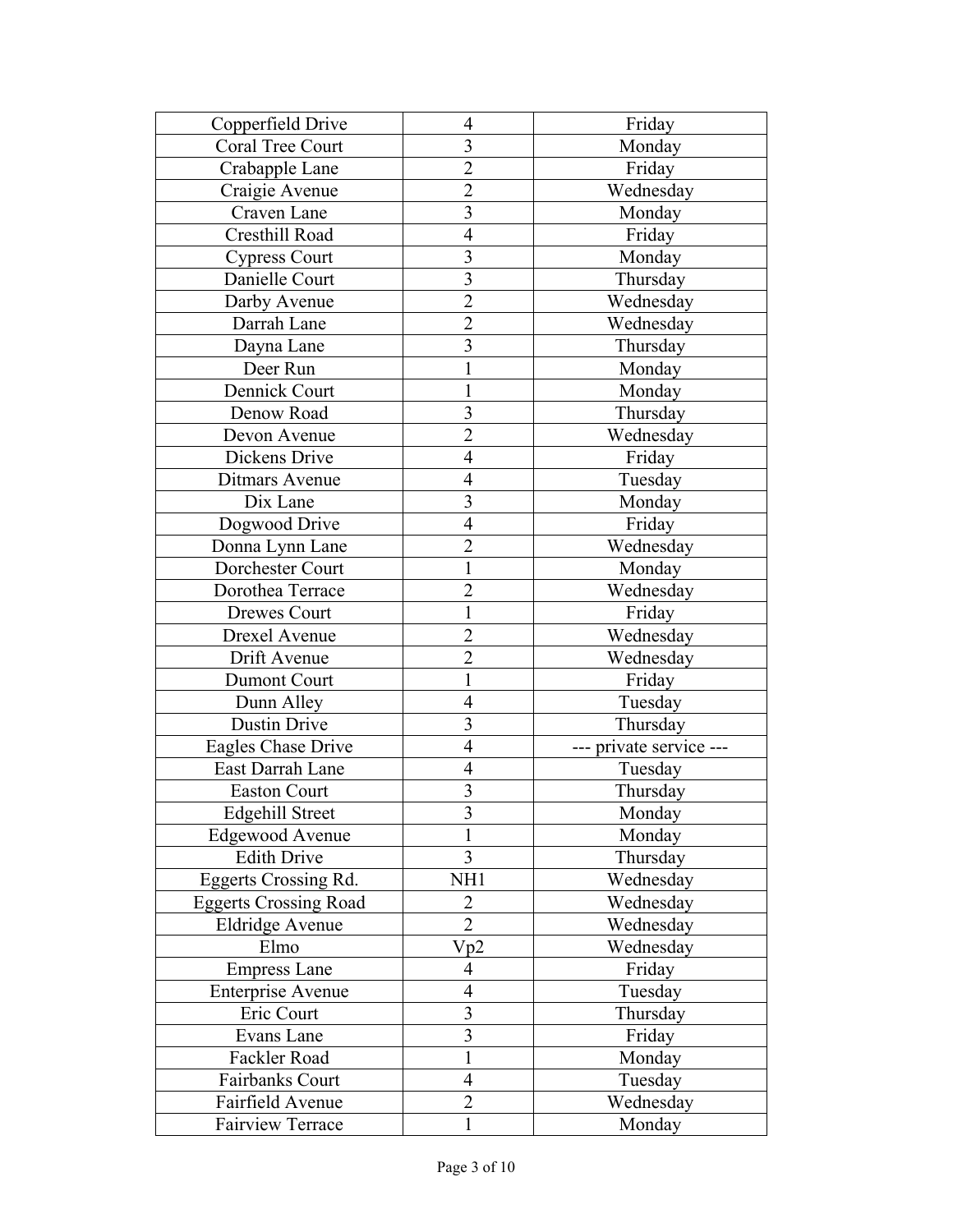| Fairway Court                | 3                        | Thursday                |
|------------------------------|--------------------------|-------------------------|
| Featherbed Court             | 3                        | --- private service --- |
| Federal City Road            | 3                        | Thursday                |
| <b>Federal Point Blvd</b>    | $\overline{\mathbf{3}}$  | --- private service --- |
| Fernwood Lane                | $\overline{2}$           | Wednesday               |
| Fieldsboro Drive             | $\overline{2}$           | Wednesday               |
| Filmore Place                | $\overline{4}$           | Tuesday                 |
| Fire Sub-Station             | 1                        | --- private service --- |
| Flanigan Street              | 1                        | Friday                  |
| Florham Drive                | $\overline{2}$           | Wednesday               |
| Foch Avenue                  | $\overline{4}$           | Tuesday                 |
| Forrest Avenue               | $\overline{2}$           | Wednesday               |
| Fountayne Lane               | 4                        | Friday                  |
| Foxcroft Drive               | $\mathbf{1}$             | Monday                  |
| Franklin Corner Road (0-119) | 4                        | Thursday                |
| Franklin Corner Road (120+)  |                          | Friday                  |
| Frederick Court              | $\overline{2}$           | Wednesday               |
| Gainsboro Road               | $\overline{2}$           | Wednesday               |
| Gallo Court                  | 3                        | Thursday                |
| Garden Road                  | $\overline{2}$           | Thursday                |
| Gary Court                   | $\overline{2}$           | Wednesday               |
| Gedney Road                  | $\overline{2}$           | Wednesday               |
| George Street                | 3                        | Monday                  |
| Gervin Road                  | $\mathbf 1$              | Friday                  |
| Gilpin Court                 | $\mathbf{1}$             | --- private service --- |
| Glenbrook Court              | $\overline{\mathbf{3}}$  | Monday                  |
| Glenn Avenue (0-299)         | $\overline{4}$           | Tuesday                 |
| Glenn Avenue $(300+)$        | $\overline{4}$           | Friday                  |
| <b>Glenview Drive</b>        | $\overline{4}$           | Tuesday                 |
| Golden Place                 | $\overline{4}$           | --- private service --- |
| Gordon Avenue                | 3                        | Monday                  |
| <b>Graf Avenue</b>           | $\overline{4}$           | Tuesday                 |
| <b>Grandview Avenue</b>      | 1                        | Monday                  |
| Green Avenue                 | $\overline{\mathbf{3}}$  | Monday                  |
| Greenfield Avenue            | $\overline{2}$           | Wednesday               |
| Greenwood Avenue             | 3                        | Monday                  |
| Hamilton Court               | $\overline{\mathbf{3}}$  | Thursday                |
| <b>Harding Avenue</b>        | $\overline{4}$           | Tuesday                 |
| Harmony Avenue               | $\overline{4}$           | Tuesday                 |
| Haveson Avenue               | $\overline{4}$           | Tuesday                 |
| Hawk Road                    | $\mathbf 1$              | Thursday                |
| Hawthorne Place              | $\mathbf 1$              | Thursday                |
| <b>Hazelhurst Avenue</b>     | $\overline{2}$           | Wednesday               |
| <b>Hedge Row Court</b>       | $\overline{\mathcal{A}}$ | Monday                  |
| Helen Avenue                 | $\overline{2}$           | Tuesday                 |
| Hemlock Court                | 1                        | Monday                  |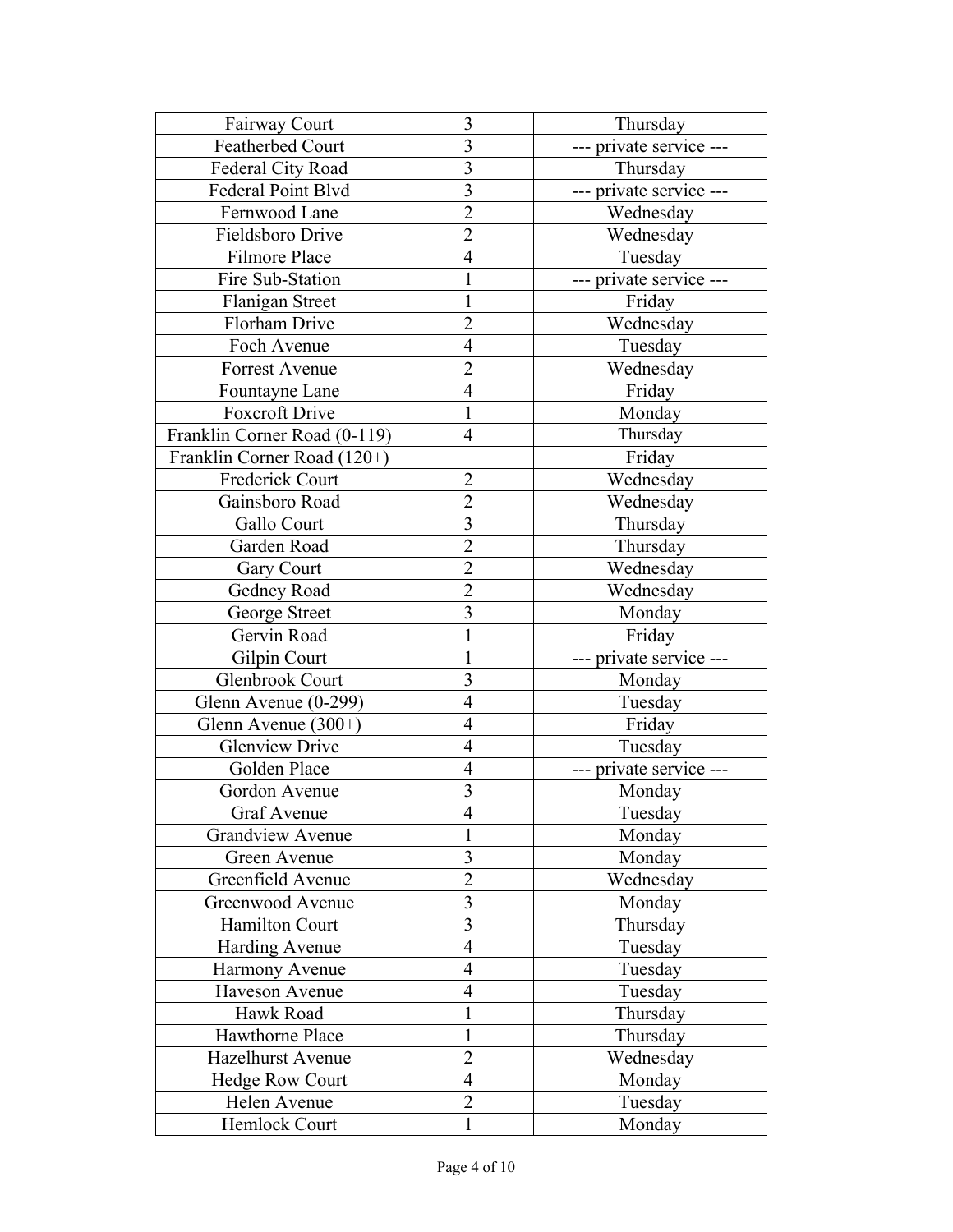| Hendrickson Road     | 3                       | Thursday                |
|----------------------|-------------------------|-------------------------|
| Heritage Way         | $\overline{4}$          | Tuesday                 |
| Highfield Court      | 1                       | Monday                  |
| <b>Highland Road</b> | 1                       | Monday                  |
| Hillcrest            | $\overline{2}$          | Wednesday               |
| Hillsdale Road       | $\overline{4}$          | Tuesday                 |
| <b>Holly Lane</b>    | 1                       | Monday                  |
| <b>Hoover Avenue</b> | $\overline{4}$          | Tuesday                 |
| Hopatcong Drive      | 4                       | Tuesday                 |
| <b>Hope Street</b>   | $\overline{4}$          | Tuesday                 |
| Hopewell Avenue      | 4                       | Tuesday                 |
| <b>Hopkins Drive</b> | 3                       | Thursday                |
| Hughes Avenue        | $\overline{4}$          | Tuesday                 |
| Huron Way            | $\overline{4}$          | Tuesday                 |
| Hyde Court           | 1                       | Thursday                |
| <b>Indian Run</b>    | $\mathbf 1$             | Monday                  |
| Irwin Place          | $\overline{2}$          | Wednesday               |
| Ivy Glen Lane        | 1                       | Monday                  |
| J. Russel Smith Road | $\overline{2}$          | Tuesday                 |
| Jackie Drive         | $\overline{2}$          | Thursday                |
| <b>James Street</b>  | $\overline{3}$          | Monday                  |
| Jasmine Court        | $\overline{3}$          | Monday                  |
| Jasper Avenue        | $\overline{2}$          | --- private service --- |
| Jill Lane            | $\overline{c}$          | Friday                  |
| Jochris Drive        | 1                       | Monday                  |
| Joffre Avenue        | $\overline{4}$          | Tuesday                 |
| Johnson Avenue       | $\overline{2}$          | Wednesday               |
| Johnson Road         | $\overline{4}$          | Tuesday                 |
| Juniper Court        | 3                       | Monday                  |
| Karena Lane          | $\overline{2}$          | Wednesday               |
| Keefe Road           | $\overline{\mathbf{3}}$ | Monday                  |
| Kent Court           | $\overline{2}$          | Tuesday                 |
| Ketterer Court       | $\overline{2}$          | Wednesday               |
| Kings Road           | $\overline{4}$          | private service ---     |
| Klockner Court       | $\overline{\mathbf{3}}$ | Thursday                |
| Knox Court           | $\overline{3}$          | Thursday                |
| Lake Drive           | $\overline{4}$          | Tuesday                 |
| Lakedale Drive       | $\overline{4}$          | Tuesday                 |
| Land Fall Lane       | $\mathbf 1$             | Monday                  |
| Lannigan Drive       | $\overline{4}$          | Tuesday                 |
| Lanning Avenue       | $\overline{4}$          | Tuesday                 |
| Larkspur Lane        | $\overline{\mathbf{3}}$ | Thursday                |
| Laurel Wood Drive    | 1                       | Monday                  |
| Lawn Park Avenue     | $\overline{2}$          | Wednesday               |
| Lawnside Drive       | $\overline{4}$          | Tuesday                 |
| Law-Pennington Road  | 3                       | Thursday                |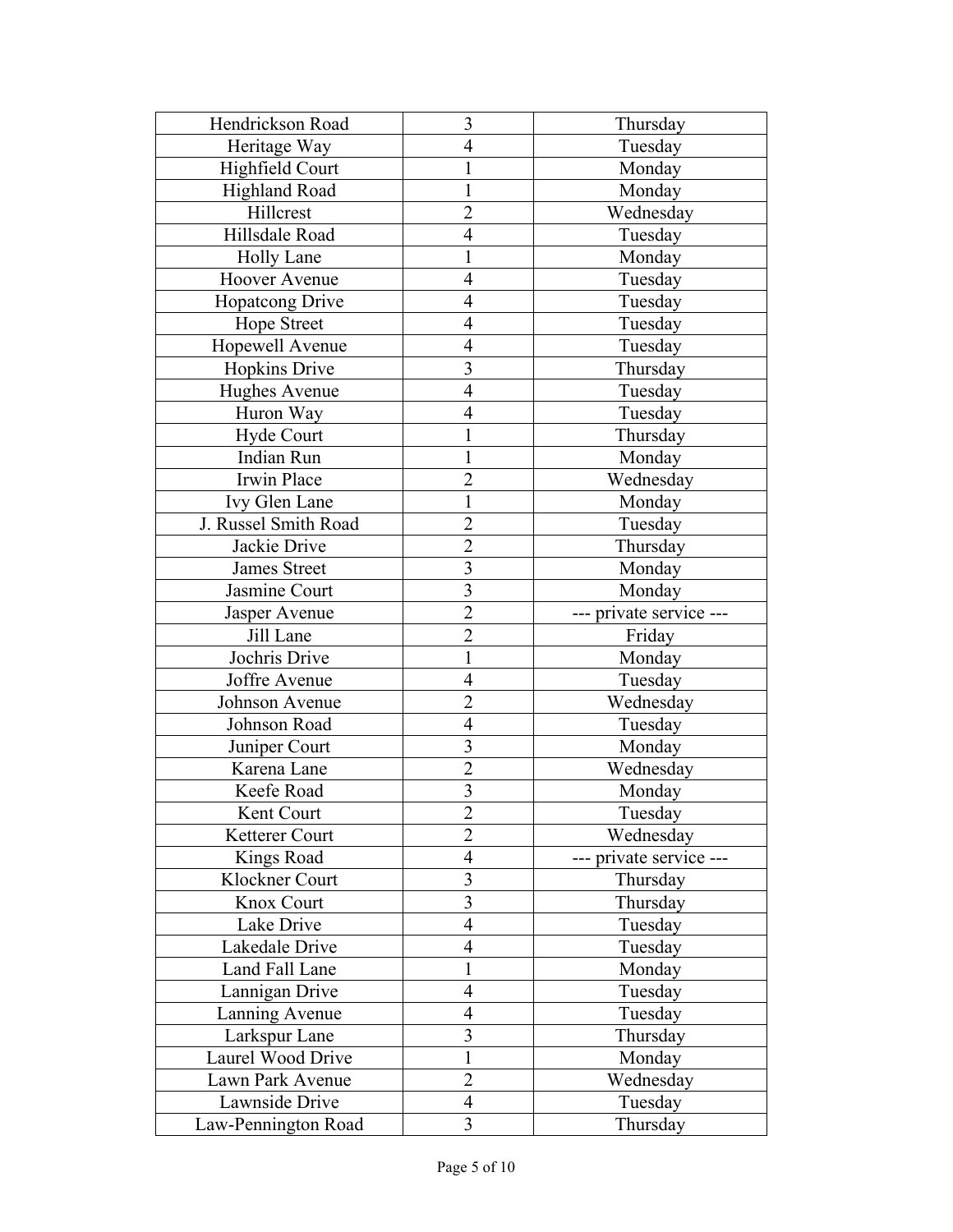| Lawrence Avenue              | $\overline{2}$          | Wednesday               |
|------------------------------|-------------------------|-------------------------|
| Lawrence Point               | $\overline{2}$          | --- private service --- |
| Lawrence Road (100-741)      | $\overline{2}$          | Tuesday                 |
| Lawrence Road (750-1791)     | $\overline{2}$          | Wednesday               |
| Lawrence Road (1800-2521)    | $\overline{2}$          | Thursday                |
| Lawrence Road $(2530+)$      | $\overline{2}$          | Monday                  |
| Lawrence Sq. Village I       | $\mathbf{1}$            | --- private service --- |
| Lawrence Sq. Village II      | $\mathbf{1}$            | --- private service --- |
| Lawrence Sq. Village III     | 1                       | --- private service --- |
| <b>Lawrence Station Road</b> | $\overline{4}$          | Friday                  |
| <b>Lawrence Station Road</b> | $\overline{c}$          | Friday                  |
| Lawrenceville Road           | $\overline{3}$          | Friday                  |
| Lawrencia Drive              | 3                       | Thursday                |
| Lenox Drive                  | 1                       | --- private service --- |
| Lewisville Road              | 1                       | Thursday                |
| Litho Road                   | $\overline{4}$          | --- private service --- |
| Little Circle                | $\overline{3}$          | Thursday                |
| Locust Avenue                |                         | Wednesday               |
| Lombard Avenue               | $\overline{2}$          | Thursday                |
| Lost Trail                   | 1                       | Monday                  |
| Lotus Lane                   | $\overline{4}$          | Friday                  |
| Lucerne Drive                | 4                       | Tuesday                 |
| Lumar Road                   | $\overline{2}$          | Friday                  |
| Lynn Place                   | $\overline{c}$          | Friday                  |
| Mabel Avenue                 | $\overline{2}$          | Tuesday                 |
| Magnolia court               | $\overline{\mathbf{3}}$ | Monday                  |
| Main Street (2530+)          | $\overline{3}$          | Monday                  |
| Manitee Avenue               | $\overline{2}$          | Wednesday               |
| Manning Lane                 | $\overline{\mathbf{3}}$ | Monday                  |
| Maple Avenue                 | $\overline{3}$          | Monday                  |
| Maplewood Avenue             |                         | Tuesday                 |
| Marchesi Drive               | 1.<br>1                 | Friday                  |
| Marilyn Court                | $\overline{2}$          | Tuesday                 |
| Mark Cermele Court           | $\mathbf 1$             | Monday                  |
| Marlboro Road                | $\overline{2}$          | Wednesday               |
| Marvin Court                 | $\overline{2}$          | Thursday                |
| Mayflower Avenue             | $\overline{4}$          | Tuesday                 |
| Meadow Road                  | 1                       | Friday                  |
| Meadowbrook Avenue           | $\overline{2}$          | Wednesday               |
| Melvina Drive                | 3                       | Thursday                |
| Mercer Mall                  | 1                       | --- private service --- |
| Merline Avenue               | $\overline{2}$          | Wednesday               |
| Merion Place                 | $\overline{\mathbf{3}}$ | Thursday                |
| Merritt Drive                | $\overline{2}$          | Friday                  |
|                              | $\overline{4}$          |                         |
| Michigan Avenue              |                         | Tuesday                 |
| Mill Road                    | 1                       | Thursday                |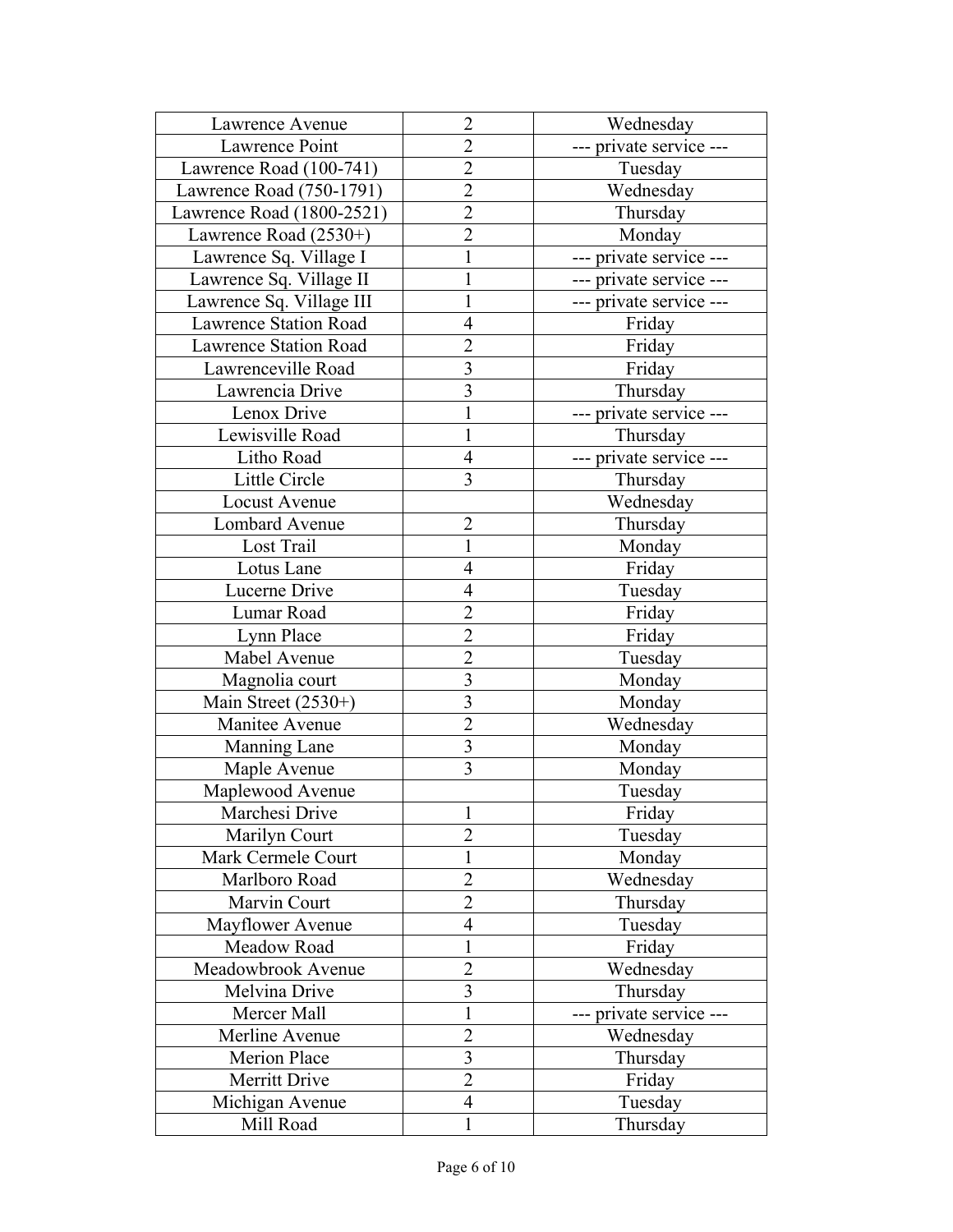| Millbrook Lane         | $\overline{2}$          | Wednesday |
|------------------------|-------------------------|-----------|
| Millerick Avenue       | $\overline{2}$          | Wednesday |
| Mimosa Court           | $\overline{3}$          | Monday    |
| Mink Court             | $\overline{4}$          | Tuesday   |
| Monroe Avenue          | $\overline{3}$          | Thursday  |
| Morrell Road           | $\mathbf{1}$            | Friday    |
| Morton Court           | $\overline{2}$          | Thursday  |
| <b>Mulberry Street</b> | $\overline{4}$          | Tuesday   |
| Mya Drive              | 1                       | Monday    |
| Myrtle Avenue          | $\overline{4}$          | Tuesday   |
| Nassau Drive           | 3                       | Thursday  |
| Nathan Hale Avenue     | $\overline{4}$          | Tuesday   |
| New York Avenue        | 4                       | Tuesday   |
| Newberry Avenue        | $\overline{2}$          | Wednesday |
| Northbrook Avenue      | $\overline{c}$          | Wednesday |
| Northfield Court       | $\overline{3}$          | Monday    |
| Oak Place              | $\mathbf{1}$            | Monday    |
| Oaklyn Terrace         | $\overline{2}$          | Wednesday |
| Ohio Avenue            | $\overline{4}$          | Tuesday   |
| Old Bridle Path        | 1                       | Monday    |
| Old Denow Road         | $\overline{\mathbf{3}}$ | Thursday  |
| Oleander Court         | $\overline{\mathbf{3}}$ | Monday    |
| O'Neill Court          | $\mathbf{1}$            | Friday    |
| Ontario Way            | $\overline{4}$          | Tuesday   |
| Orchard Avenue         | $\overline{2}$          | Wednesday |
| Overlook Way           | 3                       | Monday    |
| Owl's Way              | 3                       | Thursday  |
| Oxford Court           | $\overline{3}$          | Thursday  |
| Paddock Drive          | 3                       | Thursday  |
| Pagoda Court           | $\overline{\mathbf{3}}$ | Monday    |
| Pear Street            | $\overline{4}$          | Tuesday   |
| Pembroke Court         |                         | Thursday  |
| Penlaw Road            | $\frac{3}{3}$           | Thursday  |
| Pheasant Drive         | $\mathbf{1}$            | Monday    |
| Phillips Avenue        | $\overline{\mathbf{3}}$ | Monday    |
| Pilgrim Avenue         | $\overline{4}$          | Tuesday   |
| Pilla Avenue           | $\overline{2}$          | Wednesday |
| Pin Oak Drive          | $\overline{2}$          | Friday    |
| Pine Knoll Drive       | $\overline{2}$          | Friday    |
| Pine Street            | $\overline{4}$          | Tuesday   |
| Players Lane           | 1                       | Monday    |
| Poe Road               | $\mathbf{1}$            | Monday    |
| Poinsett Drive         | $\overline{\mathbf{3}}$ | Thursday  |
| Point Court            | $\overline{2}$          | Wednesday |
| Polk Avenue            | $\overline{4}$          | Tuesday   |
| Polonia Avenue         | 3                       | Thursday  |
|                        |                         |           |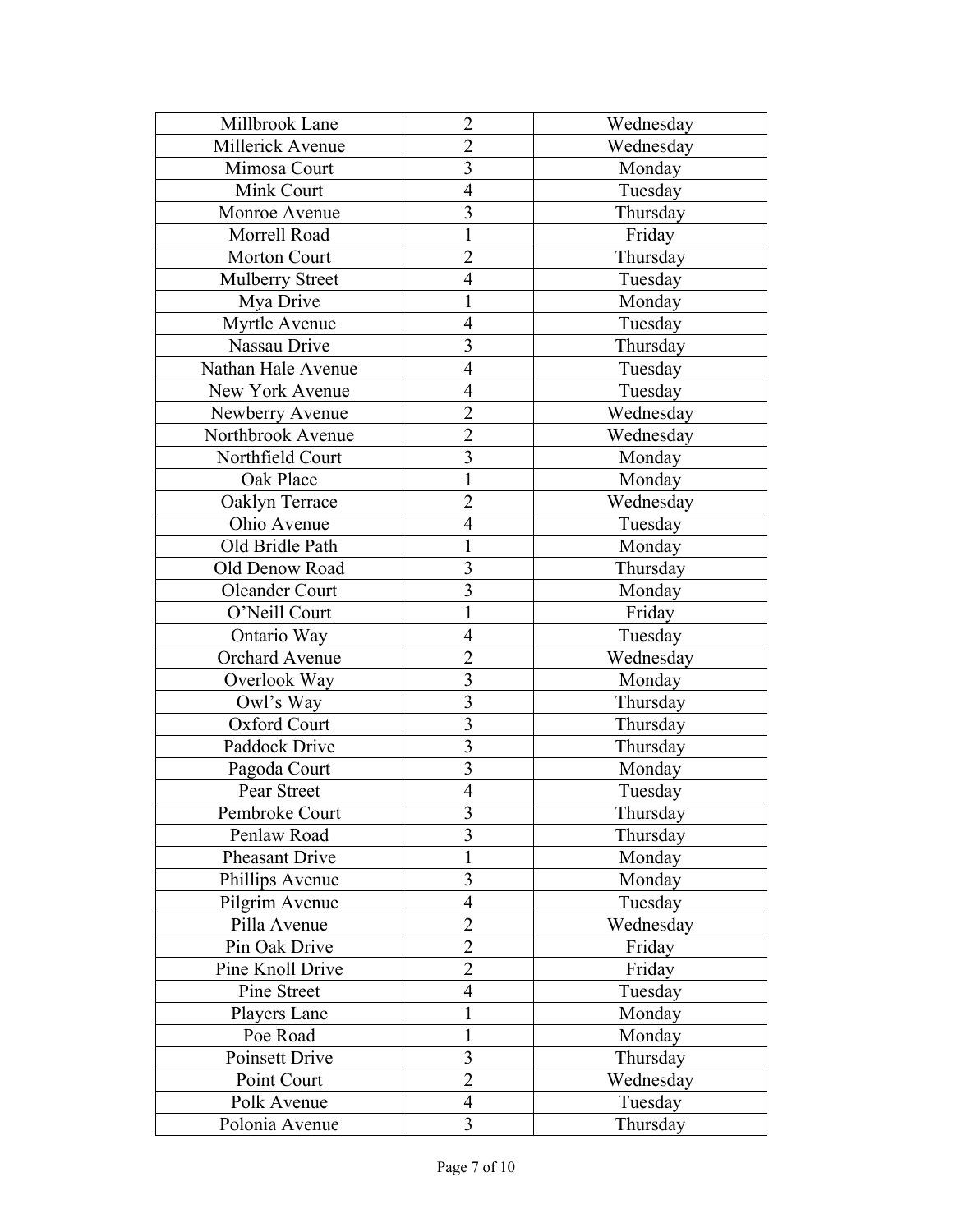| Port Mercer Road             | 1                       | Friday                  |
|------------------------------|-------------------------|-------------------------|
| President Avenue             | $\overline{4}$          | Tuesday                 |
| Pretty Brook Road            | 1                       | Monday                  |
| Princess Road                | $\overline{4}$          | --- private service --- |
| Princeton Avenue             | 4                       | Tuesday                 |
| Princeton Pike (even)        | 1                       | Tuesday                 |
| Princeton Pike (odd)         | $\overline{2}$          | Tuesday                 |
| Province Hill                |                         | --- private service --- |
| Province Line Road (4370+)   |                         | Monday                  |
| Province Line Rd (4200-4369) | 1                       | Friday                  |
| Puritan Avenue               | $\overline{4}$          | Tuesday                 |
| Putnam Avenue                | 4                       | Tuesday                 |
| Quaker bridge Road           | 1                       | Friday                  |
| Quince court                 | 3                       | Monday                  |
| Ravona Place                 | $\overline{2}$          | Friday                  |
| Reeder Avenue                | $\overline{2}$          | Wednesday               |
| <b>Regency Place</b>         | $\overline{4}$          | --- private service --- |
| <b>Registry Drive</b>        | 1                       | Monday                  |
| Renee Court                  | $\overline{2}$          | Wednesday               |
| Review Avenue                | $\overline{2}$          | Wednesday               |
| <b>Rich Court</b>            | $\overline{3}$          | Thursday                |
| Richards Road                | 1                       | --- private service --- |
| Rita Road                    | $\overline{4}$          | Friday                  |
| Rolfe Avenue                 | $\overline{2}$          | Wednesday               |
| <b>Rosalind Street</b>       | $\overline{4}$          | Friday                  |
| <b>Roseberry Court</b>       | 1                       | Monday                  |
| Rosedale Road                | 1                       | Monday                  |
| Rosetree Lane                | 4                       | Friday                  |
| Rossa Avenue                 | $\overline{2}$          | Wednesday               |
| Round Tree Place             | $\overline{4}$          | --- private service --- |
| Roxboro Road                 | $\overline{2}$          | Wednesday               |
| Royal Oak Road               | $\overline{4}$          | Friday                  |
| <b>Rubert Avenue</b>         | $\overline{2}$          | Wednesday               |
| <b>Rustic Court</b>          | $\overline{4}$          | --- private service --- |
| <b>Rydal Drive</b>           | $\overline{2}$          | Wednesday               |
| Santina Court                | $\overline{\mathbf{3}}$ | Thursday                |
| <b>Scherer Court</b>         | $\mathbf{1}$            | --- private service --- |
| Schindler Court              | $\overline{\mathbf{3}}$ | Thursday                |
| Sea Place                    | $\overline{4}$          | --- private service --- |
| Shadowstone                  | $\mathbf 1$             | Monday                  |
| Shelmet Lane                 | $\overline{2}$          | Thursday                |
| <b>Sherman Place</b>         | $\overline{4}$          | Tuesday                 |
| Shinney Lane                 | $\overline{4}$          | Friday                  |
| <b>Shirley Lane</b>          | $\overline{\mathbf{3}}$ | --- private service --- |
| Skillman Avenue              | $\overline{2}$          | Thursday                |
| <b>Sky Court</b>             | 4                       | --- private service --- |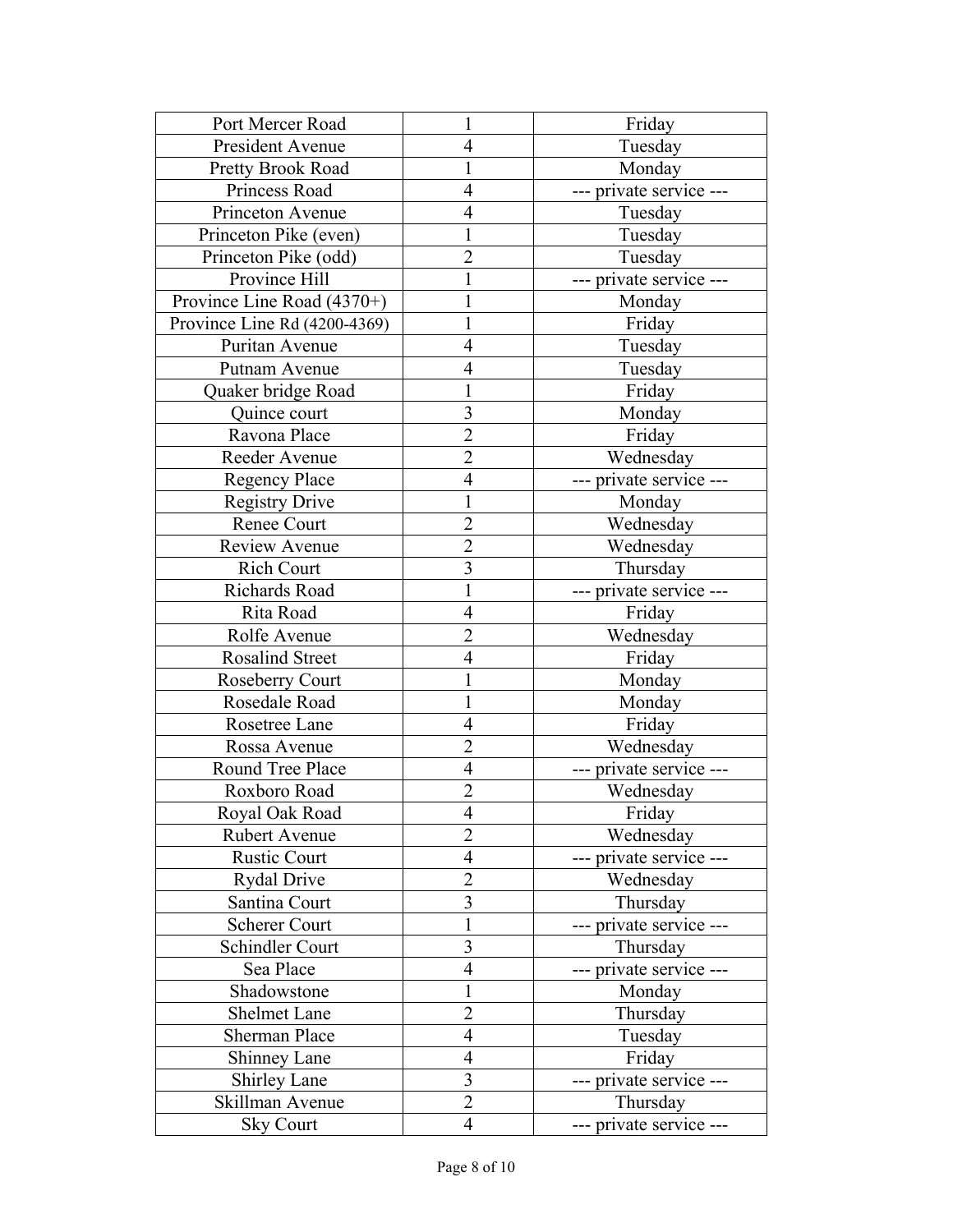| <b>Slack Avenue</b>        | $\overline{4}$          | Tuesday                 |
|----------------------------|-------------------------|-------------------------|
| Slackwood Firehouse        | 4                       | Tuesday                 |
| Smithfield Avenue          | $\overline{2}$          | Wednesday               |
| Society Hill Circle        | $\overline{2}$          | --- private service --- |
| Society Way                | $\overline{3}$          | Monday                  |
| Sonnet Place               | $\overline{4}$          | --- private service --- |
| South Street               | $\overline{2}$          | Wednesday               |
| <b>Spring Beauty Drive</b> | 3                       | Thursday                |
| Springwood Drive           | $\overline{\mathbf{3}}$ | Monday                  |
| <b>Spruce Street</b>       | $\overline{2}$          | Tuesday                 |
| Stella Drive               | $\overline{c}$          | Wednesday               |
| <b>Stevens Avenue</b>      | $\overline{4}$          | Tuesday                 |
| <b>Stonerise Drive</b>     | 3                       | Thursday                |
| <b>Stoney Creek Place</b>  | $\mathbf{1}$            | Monday                  |
| <b>Stonicker Drive</b>     | $\overline{4}$          | Friday                  |
| <b>Stout Court</b>         | 1                       | Friday                  |
| <b>Strafford Drive</b>     | 1                       | Friday                  |
| <b>Strawberry Street</b>   | $\overline{4}$          | --- private service --- |
| Sturwood Way               | 3                       | Thursday                |
| Sub-Station                | $\mathbf{1}$            | --- private service --- |
| <b>Sunset Road</b>         | $\overline{2}$          | Thursday                |
| <b>Surrey Drive</b>        | 3                       | Thursday                |
| <b>Sycamore Court</b>      | $\overline{3}$          | Monday                  |
| <b>Tall Timbers Drive</b>  | $\mathbf{1}$            | Monday                  |
| <b>Talon Court</b>         | $\overline{4}$          | --- private service --- |
| <b>Tamar Court</b>         | 3                       | Thursday                |
| Tartan court               | $\overline{4}$          | Tuesday                 |
| Teak Lane                  | 1                       | Monday                  |
| Temple Terrace             | $\overline{4}$          | Friday                  |
| Texas Avenue               | 4                       | Tuesday                 |
| The Village                | 3                       | private service ---     |
| Theresa Drive              | $\mathfrak{z}$          | Thursday                |
| <b>Tiffany Woods Road</b>  | $\overline{2}$          | Tuesday                 |
| <b>Titus Avenue</b>        | $\overline{3}$          | Monday                  |
| <b>Toftrees Court</b>      | $\mathbf 1$             | Monday                  |
| <b>Tomlyn Drive</b>        | $\mathbf{1}$            | Monday                  |
| <b>Tompkins Place</b>      | $\overline{4}$          | Tuesday                 |
| <b>Tower Place</b>         | $\overline{4}$          | Friday                  |
| <b>Town Court</b>          | $\mathbf{1}$            | private service ---     |
| <b>Tracey Drive</b>        | $\overline{\mathbf{3}}$ | Thursday                |
| Traditions Way             | 3                       | Wednesday               |
| <b>Trafalgar Court</b>     | 3                       | Thursday                |
| Trumbull Avenue            | $\overline{4}$          | Tuesday                 |
| <b>Tudor Lane</b>          | $\overline{2}$          | Tuesday                 |
| Tulane Avenue              | $\overline{2}$          | Wednesday               |
| Twin Oaks Drive            | $\overline{2}$          | Thursday                |